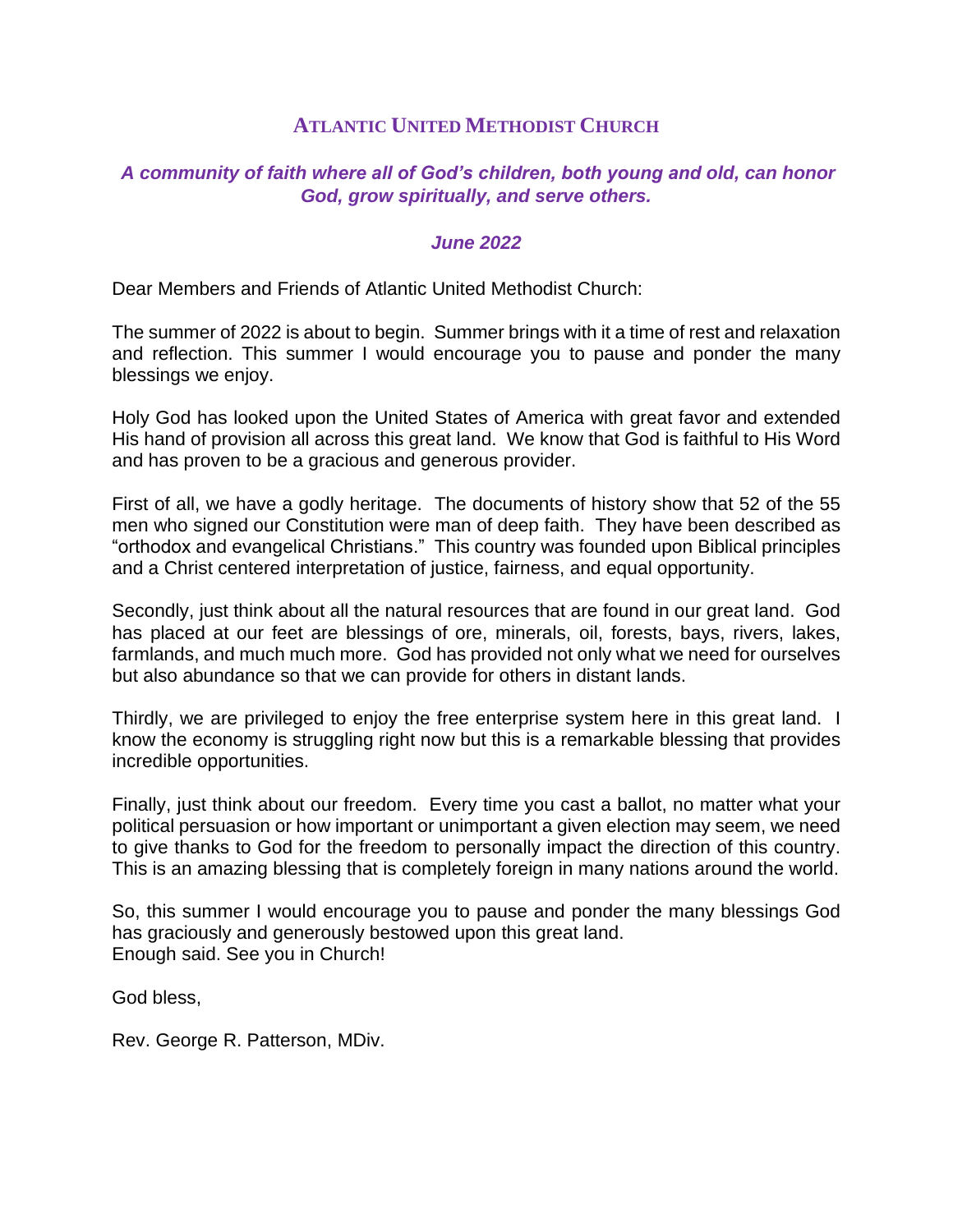## *Notes of Thoughts and Prayers***:**

Norma Biddle 810 Corner Ketch Road Newark, DE 19711 Laurie Brucki 804 Edgewater Avenue Ocean City, MD 21842 Tracy Pattison 1305 Foggy Bottom Drive Salisbury, MD 21804 Mrs. Betty Jester C/O Berlin Nursing and Rehabilitation Room #110-2, 9715 Healthway Drive Berlin, MD. 21811 Mrs. Betty Turk 12425 Windsor Road, Ocean City, MD. 21842 Mr. Robert Biel 5 West Mallard Drive, Berlin, MD. 21811 Mrs. Calvina Fisher 12912 Lake Place, Ocean City, MD. 21842 Mrs. Donna Leiner 13044 North Shore Road, Ocean City, MD. 21842 Mrs. Alice Hagendorf (mother of Alice Jones) Amity Place, Rm #408 1300 Old Swede Road, Douglass, PA 19518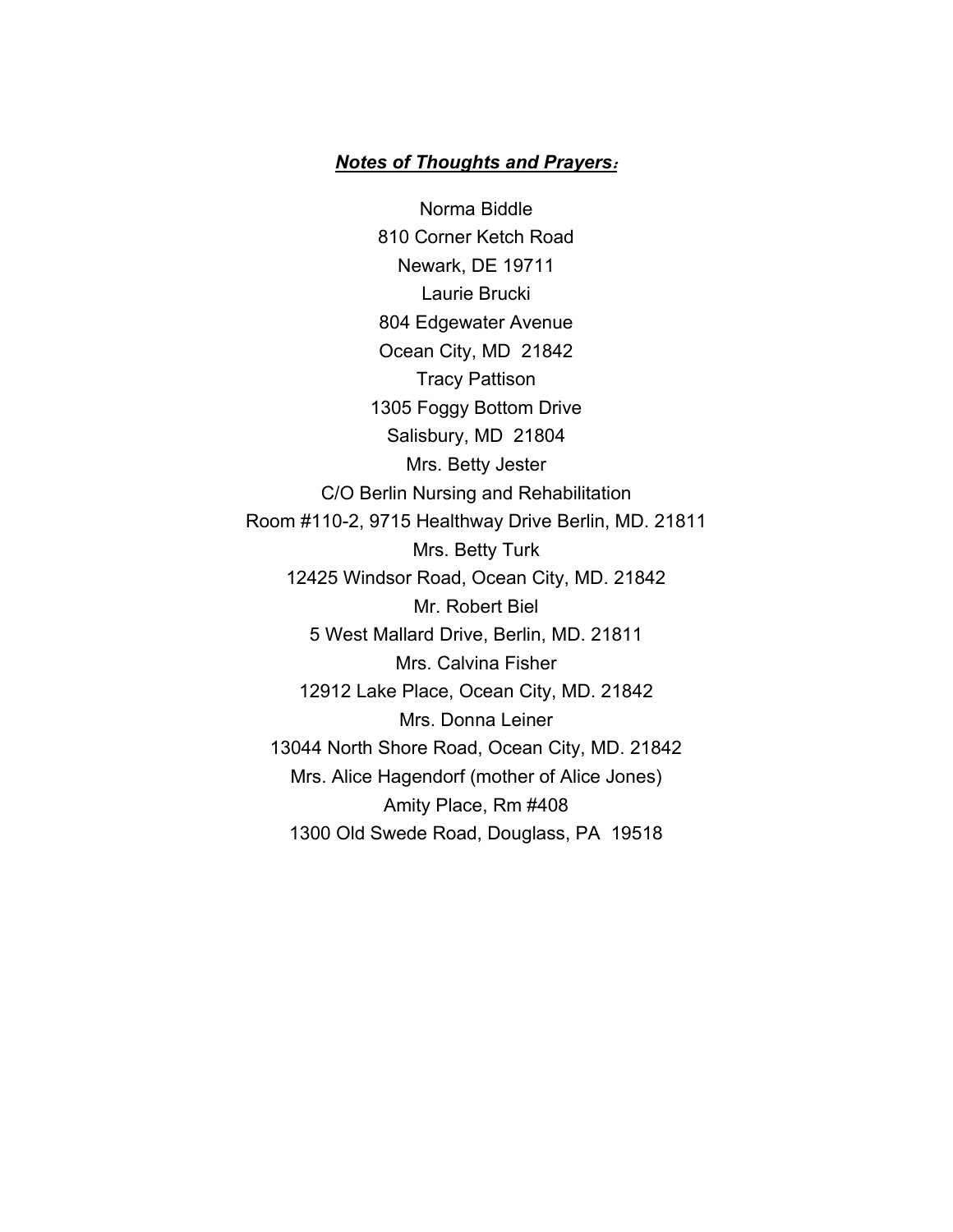

*Tom Ayd* 11564 Worcester Hwy. Showell, MD 21862 *Betty Breeding* 304 Dolphin St. Ocean City, MD 21842 *Judith Clark* 37986 Eagle Lane #476 Selbyville, DE 19976 *Donald Coffin* 9900 Mason Road Berlin, MD 21811 *Doris Gorden Glenn Gorden* 36245 Shearwater Dr. Selbyville, DE 19975

*Dr. Joseph Harmon Rae Jean Hamon* 12 90th St., Unit B Ocean City, MD 21842 *Alison J. Kretser David C. Krester, Jr*. 10014 Flotilla Lane Berlin, MD 21811 *Chuck Lowe Judy Lowe* 1017 North Avenue Ocean City, MD 21842 *Walter (Buck) Mann* 308 D 14th Street Ocean City, MD 21842

*Kathleen Mason Lee Mason* 8654 Saddlecreek Drive Berlin, MD 21811 *Robert Moore Susan Moore* 10900 Holystone Lane, #503 Berlin, MD 21811 *James Polk* 438 Ocean Parkway, #27 Berlin, MD 21811 *Gerald Simpson Teresa Simpson* 17 Dog Leg Court Berlin, MD 21811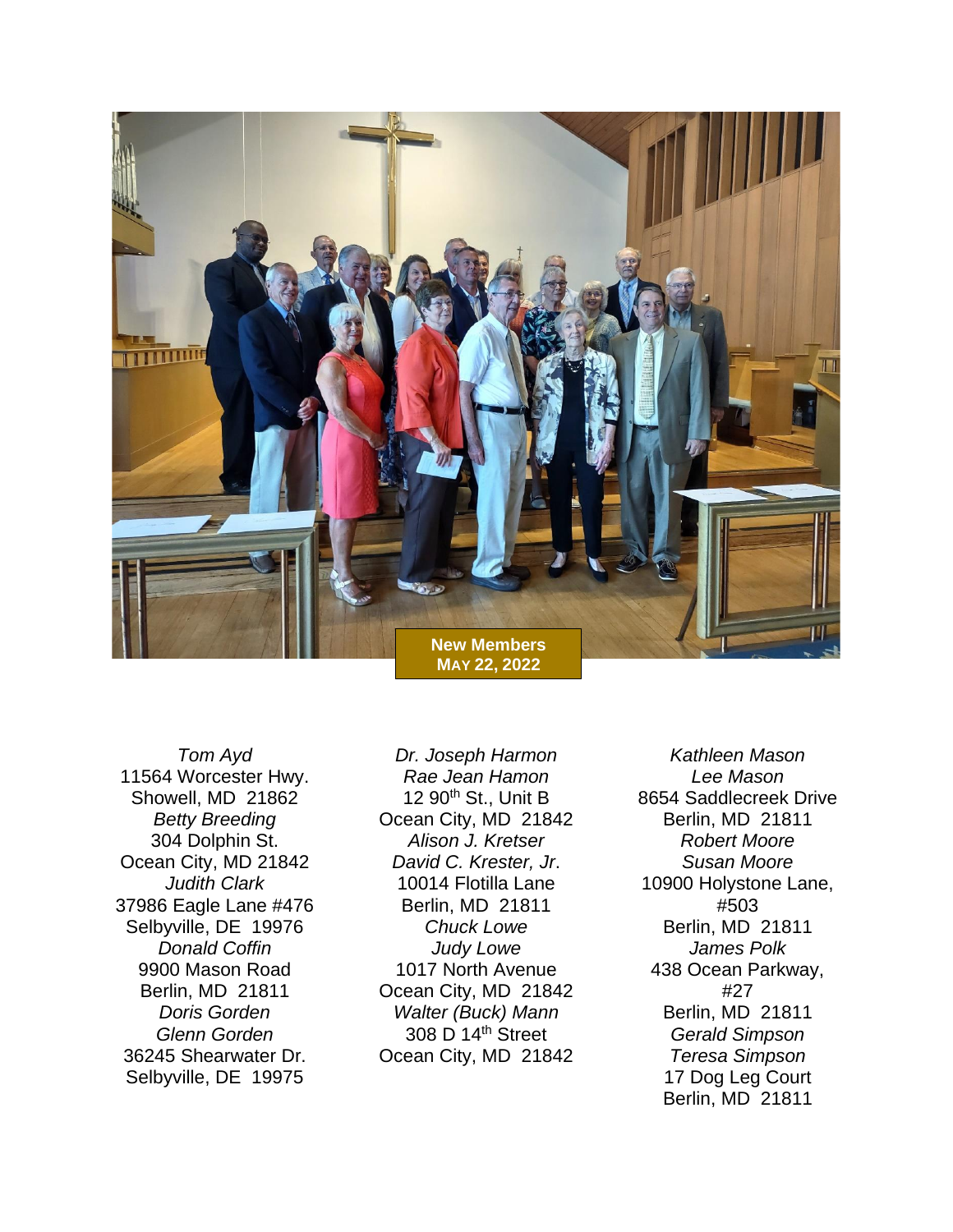#### **BAPTISMS**

#### MAY 1, 2022

*Claire Barbara Kretser Daughter of Gordon & Sara Kretser Maternal Grandparents Mark & Susan Wenzlaff Paternal Grandparents David & Alison Kretser Great Grand Parents Jeannie Powell, Edward & Edith Wenzlaff Godparents Dr. & Mrs. Brian Delligatti* 

#### MAY 8, 2022

*Lucas John Lynch, Jr. Son of Lucas and Lisa Lynch Siblings - Casey and Piper Lynch Maternal Grandparents - Larry and Pam Layton, Jay and Pat Bozman Paternal Grandparents - Alex and Margot Lynch Great Grandparents - Peggy Layton, Bud and Joan Kraft, Theresa Welsch, Diana Young*

#### **WEDDING**

May 4, 2022 *Teriann Palumbo – Russell Hammond*

MAY 20, 2022

*Emma Renee Hancock – Stephen Bontempo Brides Parents – Mr. & Mrs. Chad (Gretchen) Hancock Grooms Parents: Dr. & Mrs. Eric (Karen) Bontempo*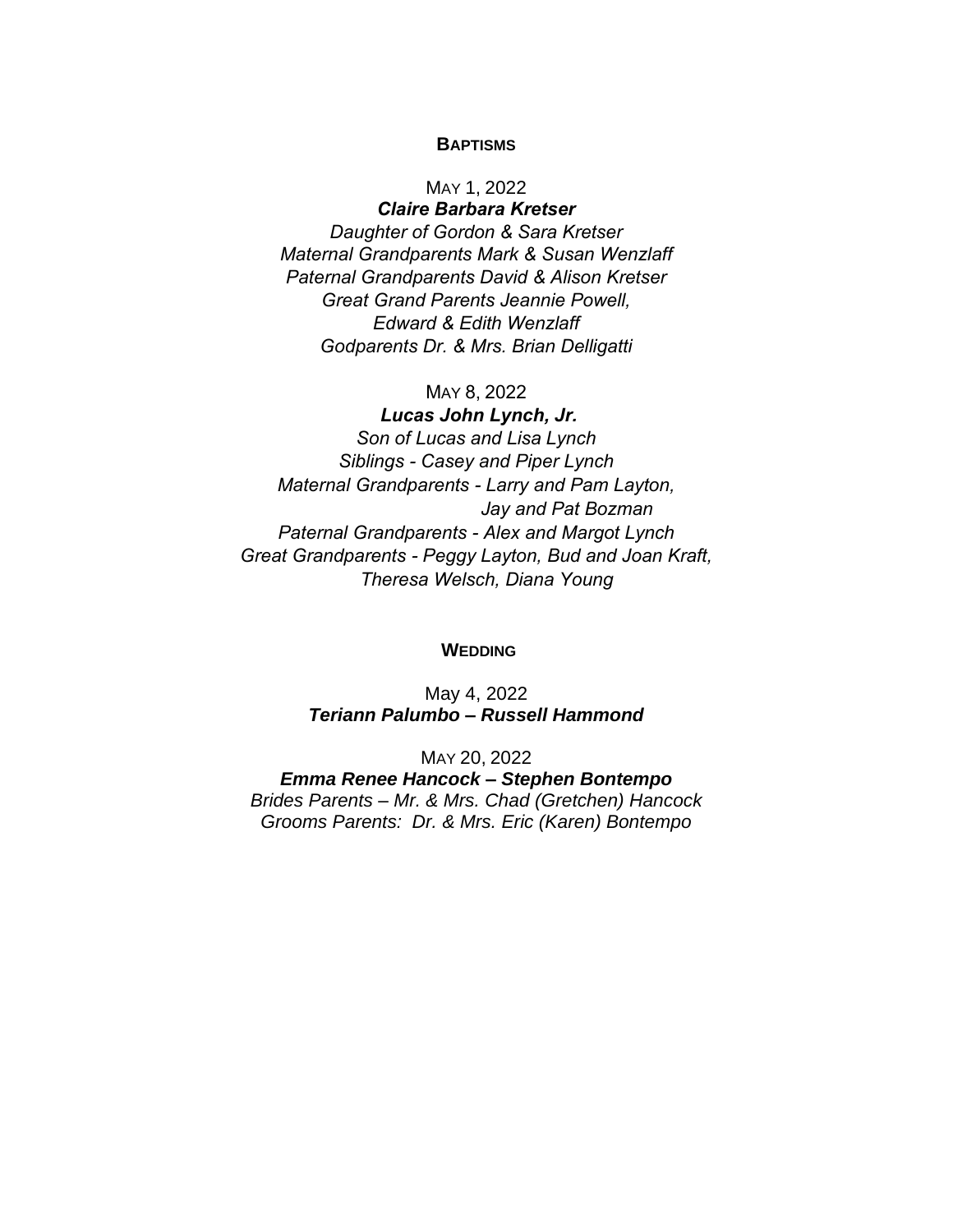### **ALTAR GUILD/WORSHIP COMMITTEE – BECKY YATES**



We start the month of June celebrating **Pentecost.** Pentecost for Christians culminates the celebration and work of the church begun on Easter Day. In much of early Christianity, Easter Day (not Pentecost) became the primary day for baptisms. After their baptism, the newly baptized were then

trained in basic Christian doctrine, including the meaning of the sacraments they had now experienced, as they prepared to take up their ministries in the life of the church. On Pentecost, Christians primarily celebrate the [commissioning of new members into](https://www.umcdiscipleship.org/resources/pentecost-commissioning-of-laypersons-for-ministry-in-christs-name)  [ministry.](https://www.umcdiscipleship.org/resources/pentecost-commissioning-of-laypersons-for-ministry-in-christs-name) Some do this through services of confirmation on Pentecost. And still others have also, historically, offered baptism on Pentecost as well.

Two colors are historically associated with Pentecost. Red is a visual reminder of the "tongues of fire" that empowered the apostles and others to proclaim the good news of Christ's resurrection in many languages to the crowds of pilgrims from many lands (Acts 2:3). White was used in some places, including England, where Pentecost had also become a day for baptisms by the Middle Ages. Whether it happened at Easter or Pentecost or at some other time, those being baptized were given new white robes to wear as a sign they had taken off the world, died to sin, and were raised with the risen Christ to new life. This is why Pentecost may also be referred to in English as "Whitsunday" or "White Sunday."

The [Season after Pentecost](https://www.umc.org/en/content/ask-the-umc-when-is-easter-over-what-comes-next) is the time of the church year to support new disciples and the whole congregation in living out the gifts we have been given in the name of Jesus and the power of the Holy Spirit.



**Trinity Sunday** is the first Sunday after Pentecost and is celebrated by many Christians in the United States. It is one of the few feasts that are celebrated as a doctrine instead of an event. It is also symbolic of the unity of the Trinity.

The Boardwalk Service at 8:30 AM (weather permitting) will take place at Shenanigan's. This is a very popular service during the summer months. Assistants are needed to get the patio at Shenanigan's ready for service. If you are interested, please contact me. A sign-up sheet is posted on the bulletin board across from the Sanctuary.

The Greeter's and Usher's sign-up sheet for the 10:00 AM service in the Sanctuary is posted for June and July. Please advise if you are unable to assist on the dates assigned. New members are welcome.

The "official" start of the summer season is upon us. Please stay safe in your travels. Enjoy the sunrises, sunsets, and sound of the waves. Take in the beauty of God's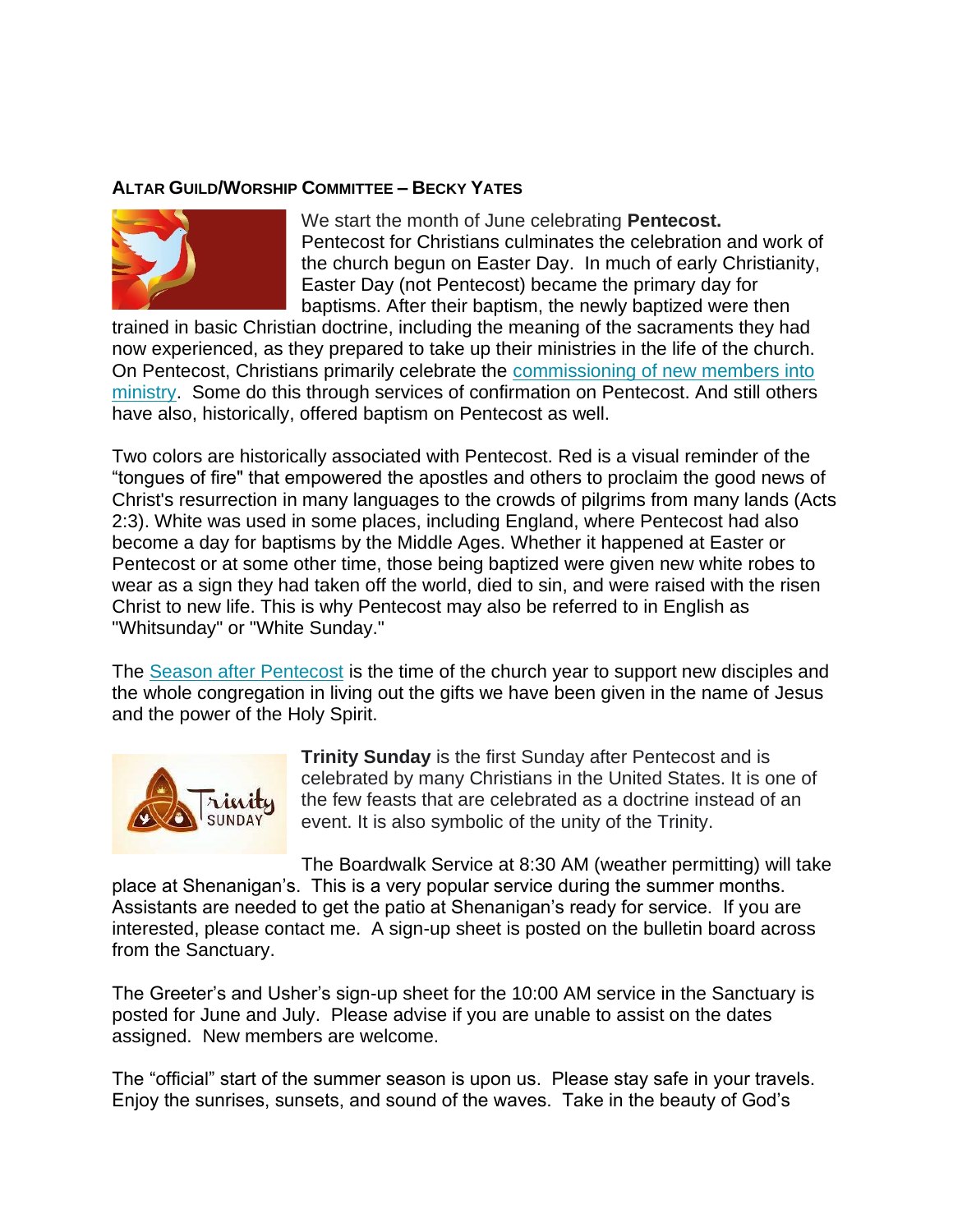work. It is all around us. Our prayers travel with you during the church's Ordinary Times.

# **LAY LEADER – BOB JOHNSON**

Recently two have completed courses as part of the Lay Servant Ministries Academy. Mike Trivits completed the Basic Lay Servant course and Robert Johnson completed the Planning Worship advanced course. There will be opportunities for others to participate in this program this fall. Some courses were in virtual format and others were in person classes. We will keep you up to date and you can visit the Lower Shore District web site for the current status

# **DIRECTOR OF CHRISTIAN EDUCATION - MICHELLE STANSFIELD**

Children's Church performed "Jesus Loves Me'" in sign language during the church service on May 15<sup>th</sup>. They did a fantastic job praising God through song.

# **Parents and Grandparents - SAVE THE DATES!!**

# **VACATION BIBLE SCHOOL - DISCOVERY ON ADVENTURE ISLAND**



**August 1 thru August 4 – 10:00am – Noon Ages – 4 to 8** 

**Registration Forms will be available June 20th, forms need to be returned to church office by July 22nd .** 

# **DIRECTOR OF MUSIC – JUNE TODD**

I want to express a warm welcome to the 20 new members who joined a UMC last Sunday. It was a thrilling sight to see!

A sincere thanks to the faithful few choir members Mary Price, Charlotte Nash, Joann Waysz, Billie Wall, Bob Johnson, Doug and Tom Hemmick who gave so willingly of their time and talent to add to our Sunday morning worship services. Our last Sunday will be June 5. I hope to have solos duets vocal or instrumental for the rest of the summer. If anyone is interested, please call the office or me.

Have a healthy and safe summer!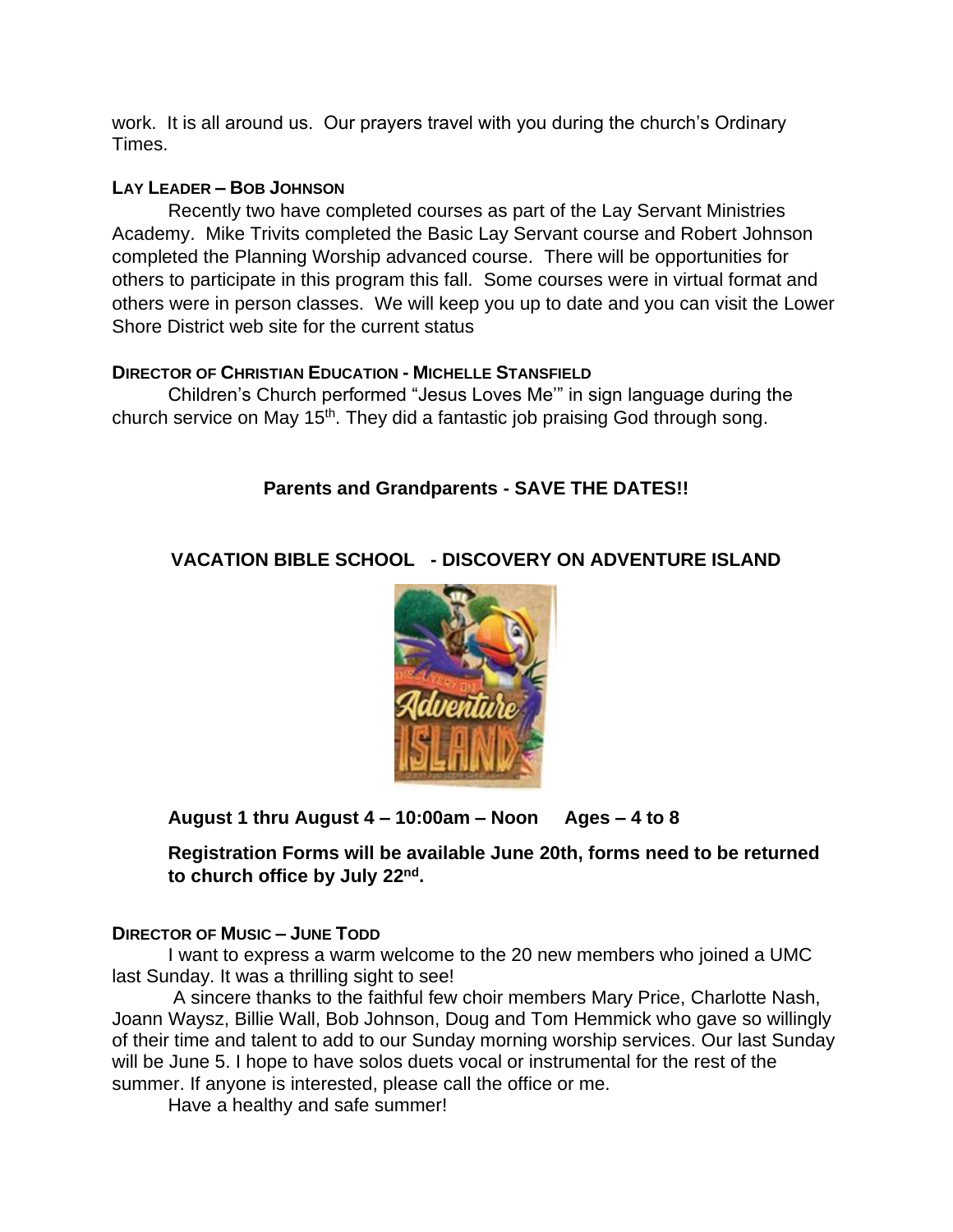#### **THRIFT SHOP – JOYCE BAKER**

Sorry we don't have a lot to write about. Everything is going so good in the shop. We are just getting overwhelmed with drop offs. We just can't seem to keep up. If anyone would be willing to lend a hand, we sure would appreciate the help.

 We are beginning to get a lot of the foreign students; they love our shop and are so happy to find the good bargains. We so much appreciate them; they are so friendly and so nice to talk too.

 Until next time; remember to come take a look around, we have so many nice items.

#### **MARTHA CIRCLE – VERLA HAMMOND**

The Martha Circle held their annual "end of year" luncheon celebration at Harborside Grill in West Ocean City. We enjoyed a wonderful time of great food and conversation. Officers for the 2022-2023 term were announced: President – Verla Hammond, Vice President – Becky Yates, Secretary – Penny Miller, Treasurer – Donna Berg. Thanks to the ladies who participated. We invite all women of the church to joy us in fun and fellowship at our next meeting - September 13<sup>th</sup> at 11:45 in John Tilghman Fellowship Hall.



#### **TRUSTEES – EARL ROBINSON**

Things are moving right along with our Audio/Visual upgrade. We have been advised that all the parts and equipment have been received by the installer and installation will be scheduled within the next few weeks. We expect to see the upgrade in service by the second Sunday in June.

 And now that the warm Spring weather has finally arrived, we can have our exterior building improvements done. Very soon you will see the exterior power washed and all wood surfaces painted.

 Your Trustees work very hard at keeping our building updated and in good repair. We will keep you updated as projects are planned and occur.

May God bless us in the service of his Church.

#### **MISSIONS – JOANN WAYSZ**

We are starting to see some summer workers, mainly from the Dominican Republic. Our church is helping to welcome them through the effort of the Thrift Shop and the Friday Soup Kitchen. There is a map in John Tilghman Hall where the students are placing pins to make their home countries. We hope that by the end of the summer, there are many pins for you to see.

The bulletin board in the hall has a display of photos and information about how the ministry of the United Methodist Church is partnering with other global agencies, in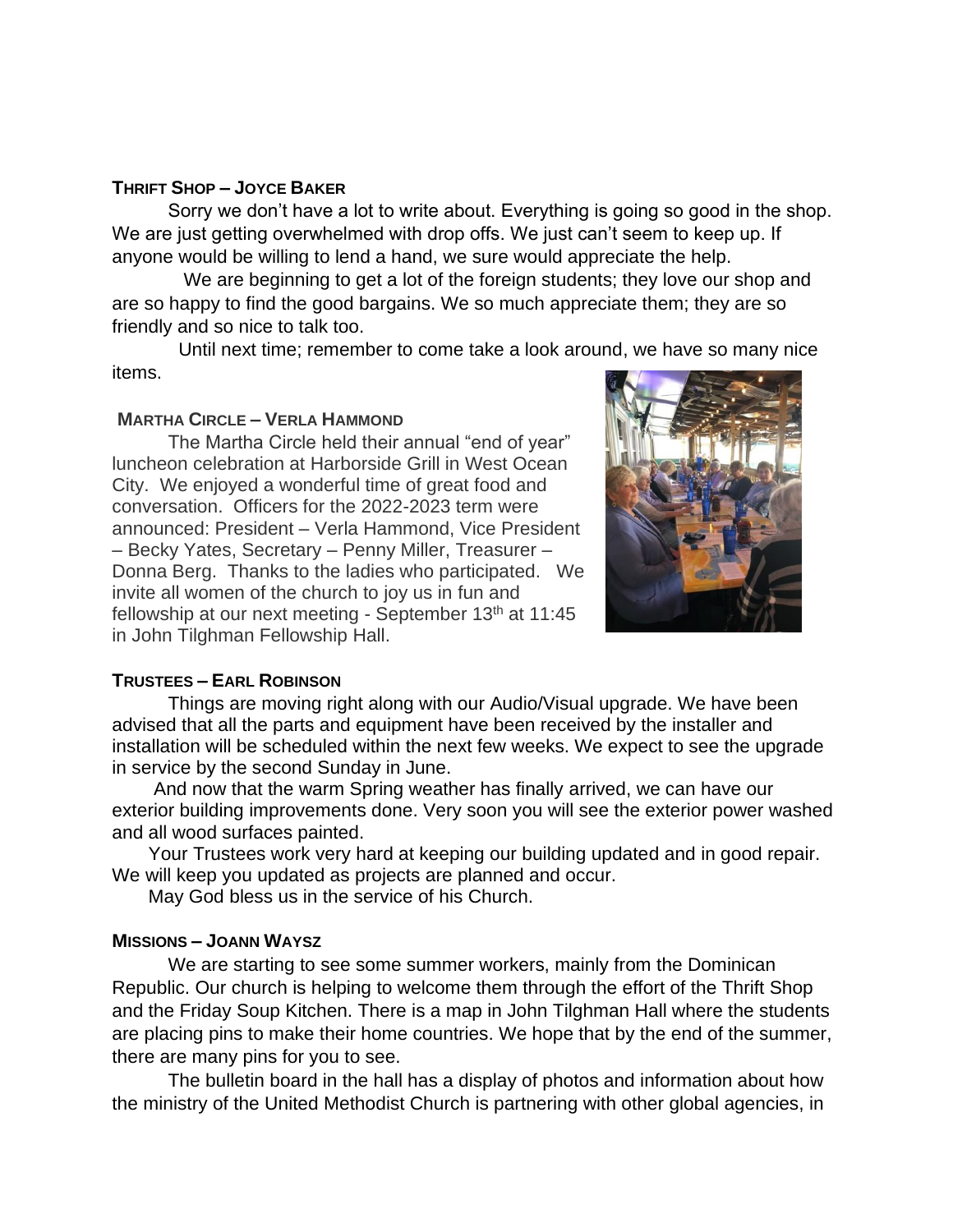the name of Christ, to bring as much aid as possible to the people of Ukraine. The work is massive and all your prayers are needed.

# **DONNA HOLDREN PRAYER SHAWL MINISTRY – JOANN WAYSZ**

There is a beautiful new group of Prayer Shawls in the Chapel just waiting to give joy and comfort to those in need. Stop in and see the handy work of our faithful knitters and crochets.

Since the beginning of this ministry in 2007, over 520 shawls have made their way to those in need. Some are hand delivered but the ministry will also mail shawls to those who just live too far away. Our shawls have gone as far as away China. Just let the church office know the address and we can send them on their way.



Baby blankets are also provided to God's precious gifts on their Baptism. If anyone want to help knit or crochet, just contact the church office or Joann

Waysz. Instructions and materials are provided by t

**Blessing of the Prayer Shawls May 15, 2022**

**SINGLES DINNER -** The Singles Group meets at a restaurant once a month for good fellowship and laughter. In May we celebrated birthdays for Joanne Harner and Susan Lauer at Shrimp Boat, thank you Martha Bennett for the delicious cake. We will meet on June 20 at Coastal Smokehouse for our last



dinner until September. Hope you can join us!

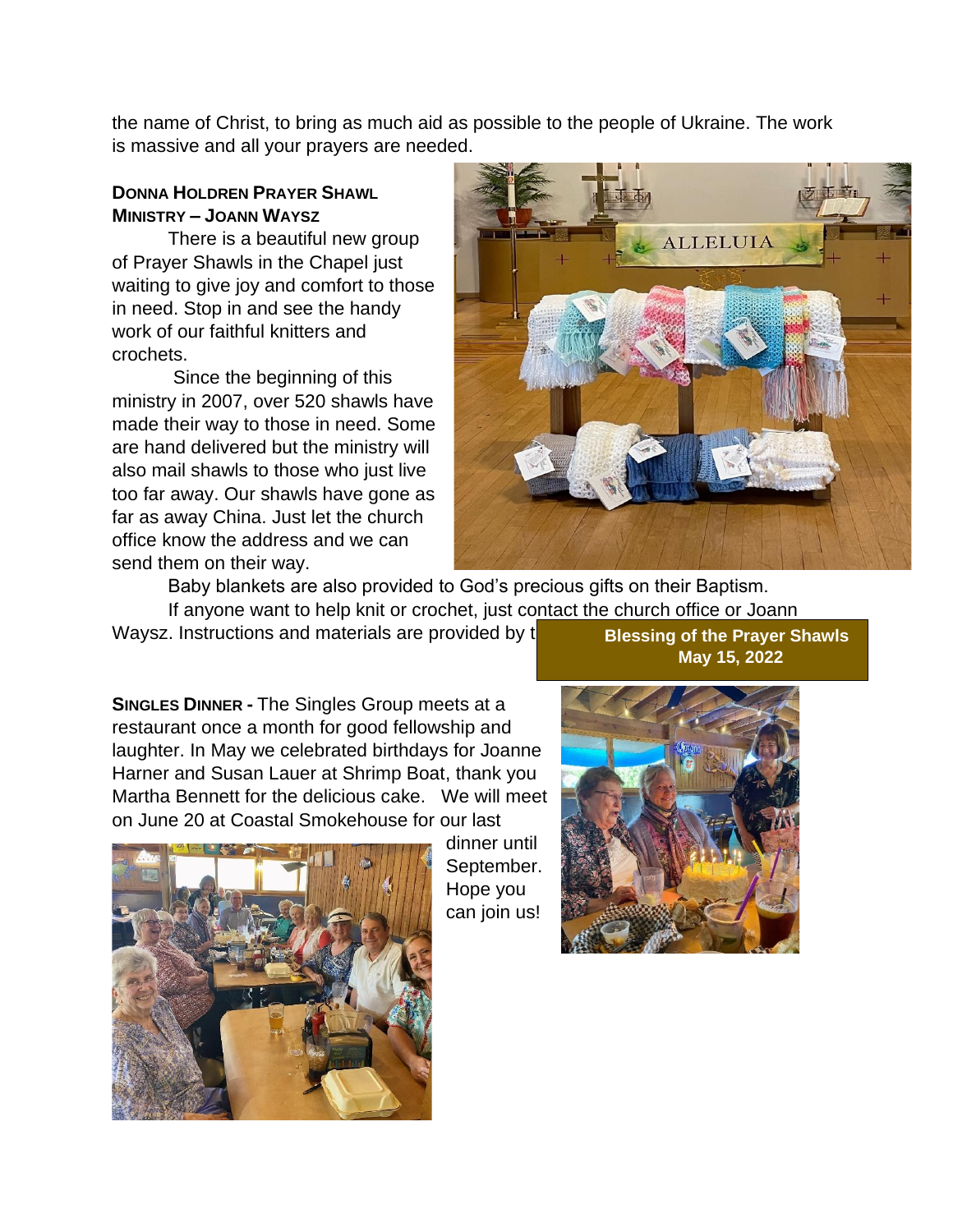# **FROM THE CHURCH OFFICE - DOT SIMPSON**

- Church Office hours 8:00am 4:00pm
- Pastor's office hours are Wednesday, Thursday, Friday mornings from 9:00 am to 12:00 noon, in afternoons doing pastoral care (making hospital calls and visiting the sick and shut-ins)
- Congregant Parking Passes for 2022 are available. You may pick up one at the church office or passes may be mailed.
- On Sundays, until 12 Noon, you may park free of charge in the City Hall Parking Lot on Third St and the Municipal Lot on Fourth Street.
- If your birthday is not listed in the newsletter, please contact the Church Office so that we may update our records.
- Consider electronic giving, by using bill-pay option at you bank or the *Vanco Mobile* app.

# June Birthday Wishes

**June 2 – Sherry Dare June 6 – Verla Hammond June 10 – Bob Eastman June 10 – Barbara Trumpower June 15 – Terry Hoption June 18 – Claudia Nicholls June 19 – Rebecca Galyon June 25 – Buck Mann June 26 – Adele Biel June 26 – Brian Shockley**

# **ON THE CHURCH CALENDAR:**

- June 20 Vacation Bible School Registration Forms available
- July 22 Deadline for Vacation Bible School Registration Forms
- $\bullet$  July  $5 5:00 \text{pm} -$  Trustees
- $\bullet$  July  $5 6:00 \text{pm} \text{SPRC}$
- $\bullet$  Jul 26 5:00pm Finance
- Jul 26 6:00pm Administrative Council
- August 1 thru Aug 4- 10:00am Noon -Vacation Bible School
- Sunday Services: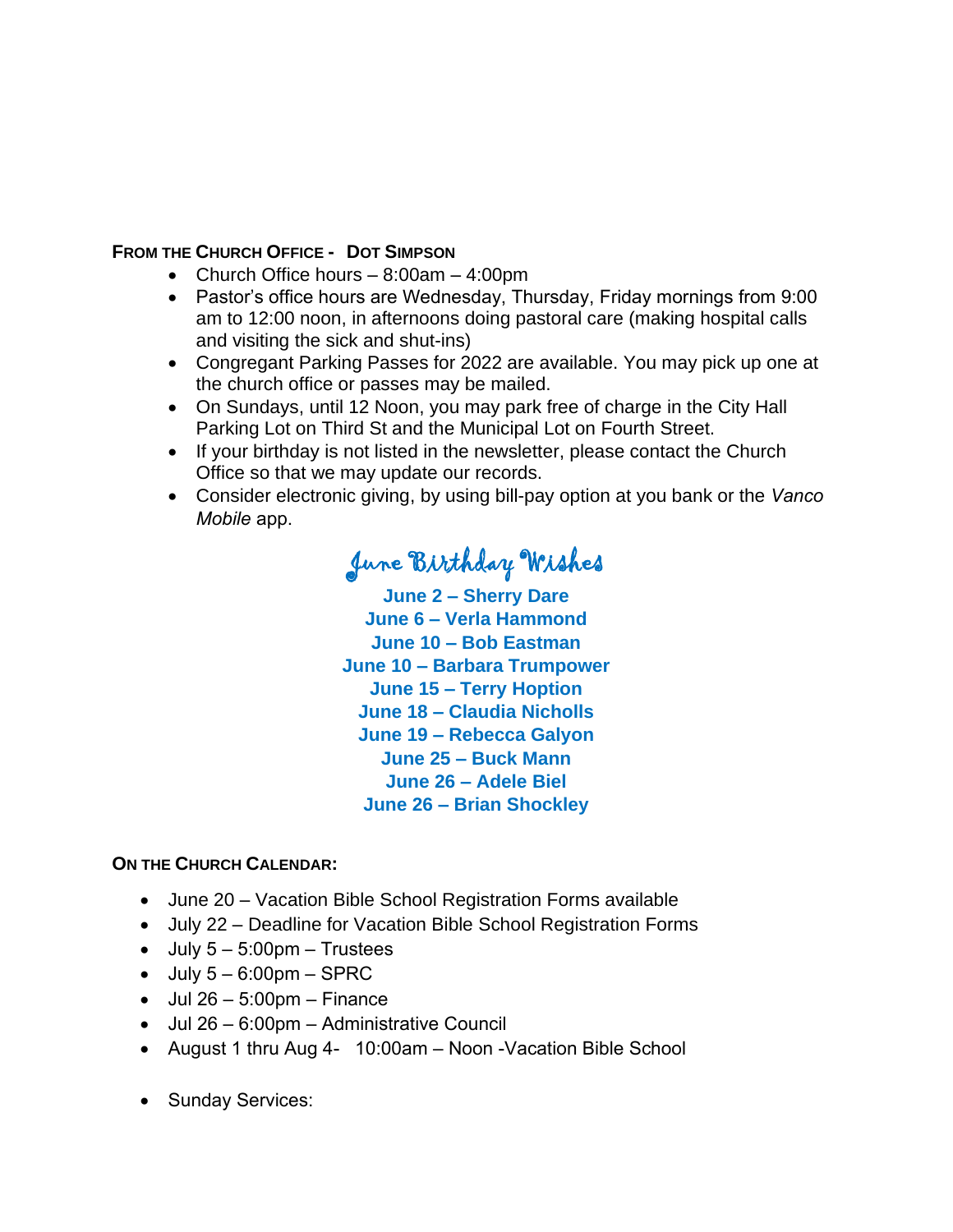8:30am – at Shenanigans – 4<sup>th</sup> & Boardwalk 10:00am – Traditional Service – Sanctuary

- Thrift Shop Monday thru Saturday 10:00am 2:00pm
- Soup Kitchen Fridays 11:00am 1:00pm

# **Merry Christmas**

# **Saturday, November 12, 2022**

This is the date Martha Circle will host the 44th Annual Christmas Bazaar at Atlantic United Methodist Church from 10:00 AM – 2:00 PM. Items/volunteers are needed for each of the following areas of the Bazaar.

# **• The Christmas Shop**

Gather all your Christmas goodies from storage, bring to the church and assist with making items for sale in the Christmas Shop. Workshops are being planned at the church. Several items are waiting for our elves to work their magic. Let's be creative.

- **Take Out Luncheon**
- **Silent Auction**
- **Jewelry Shop**
- **Baked Goods Corner – Penny Miller**

Put your baking skills to work.

# • **Advertising – Peggy Timmons and Sharon Rutherford**

• **Set up and take down** – **Everyone**

Volunteers needed to help set up for the Bazaar, Wednesday thru Friday, November 9 thru 11 and remove everything after the Bazaar on Saturday, November 12 so the church will be ready for Sunday Service November 13.

Our volunteers are on-board to oversee the above areas. If you have questions on volunteering, or need further information, please contact either Verla Hammond or Becky Yates.

Funds raised from this event are distributed to UMCOR, organizations within the Town of Ocean City and Worcester County to benefit those in need.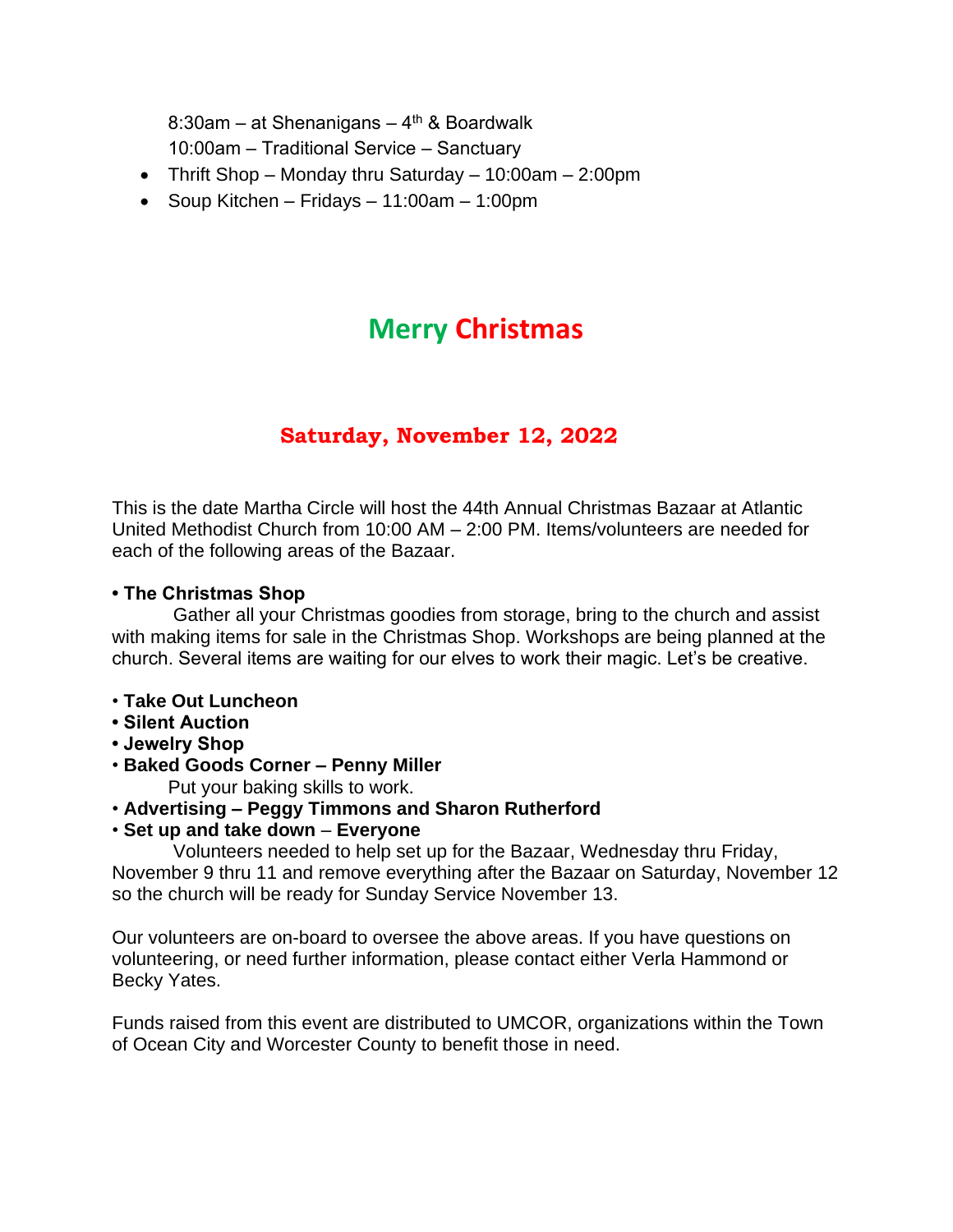**The first to apologize is the bravest. The first to forgive is the strongest and the first to forget is the happiest.**

聡

調

**Be humble, be teachable, and always keep learning.** 

**If you don't like something, change it. If you can't change it, change y our attitude. Don't complain.** 

**Kindness in words creates confidence, kindness in thinking creates profoundness, kindness in giving creates love.** 

**Every minute you are angry you lose sixty seconds of happiness.**